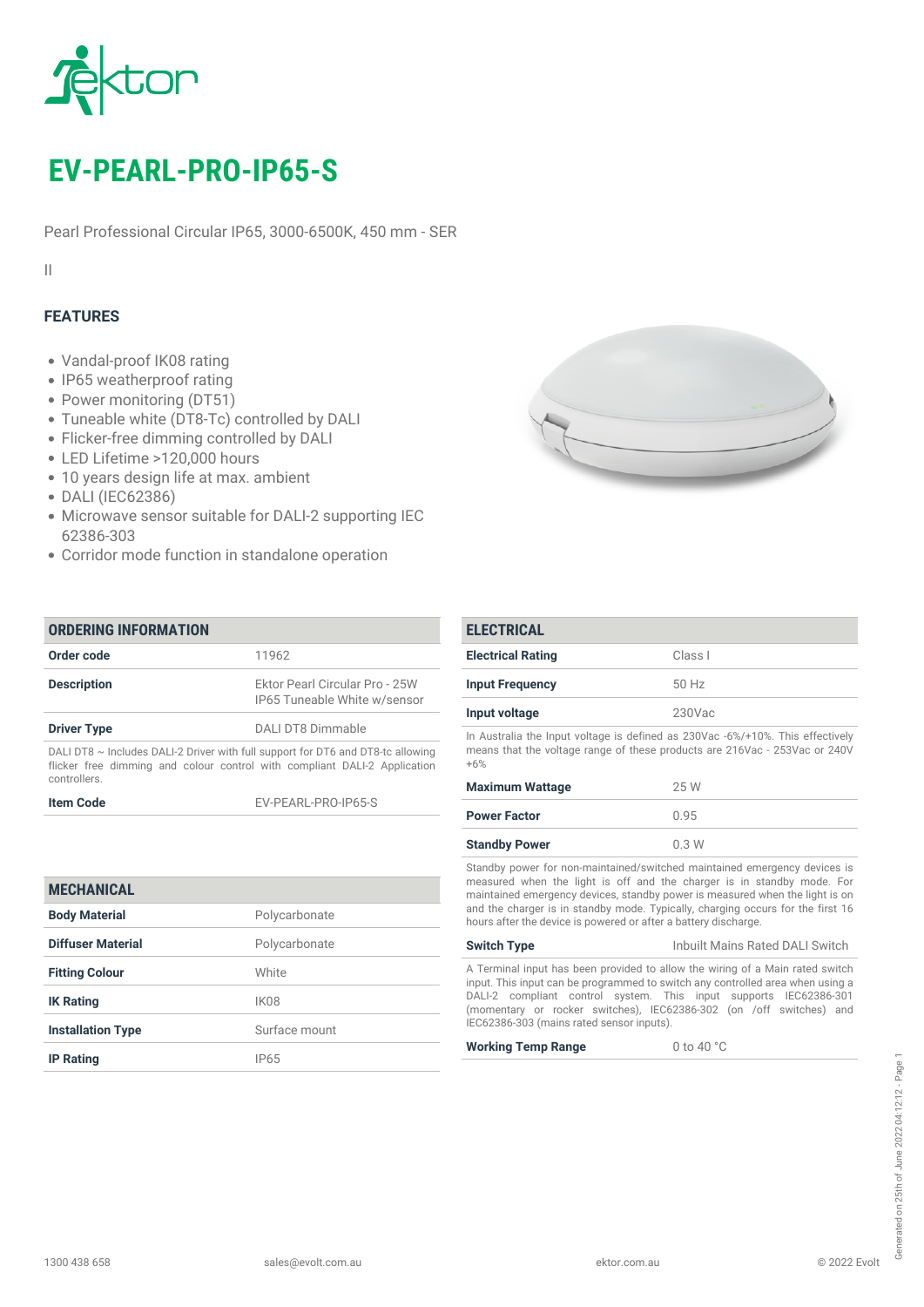

| <b>LAMP</b>                                                                                                                                                                                                                                  |                        |
|----------------------------------------------------------------------------------------------------------------------------------------------------------------------------------------------------------------------------------------------|------------------------|
| <b>Macadam Steps (SDCM)</b>                                                                                                                                                                                                                  | 3-step MacAdam Ellipse |
| <b>CCT Configuration</b>                                                                                                                                                                                                                     | <b>TUNEABLE WHITE</b>  |
| Full support for DALI-2 DT8 has been provided which allows White colour control<br>on a compliant DALI-2 control system. This function can be used to set a<br>desired colour or to transition between colours depending on the time of day. |                        |

| <b>CRI</b>              | >84    |
|-------------------------|--------|
| <b>Lamp/LED Current</b> | 650 mA |
| Lamp/LED voltage        | 33 V   |

### *LED LIFETIME*

*LED Lifetime >120000 hrs*

*This is the Reported LED Lifetime in Hours based on TM-21. Ektor does not list the projected or calculated LED lifetime, which is normally longer as TM-21 Addendum B explicitly states "The Calculated and Projected Lp(Dk) are not to be reported". This Lifetime refers to the life of a single LED however the system life is longer since the probability and binomial distribution of all LEDs in the system means that the average led is performing above the specification and compensates for the LEDs falling below.*

| 25 °C       | 40 $^{\circ}$ C |
|-------------|-----------------|
| 43000 hrs   | 43000 hrs       |
| 90000 hrs   | 90000 hrs       |
| >120000 hrs | >120000 hrs     |
| >120000 hrs | >120000 hrs     |
|             |                 |

*This rating defines the performance of the led within its lifetime. L relates to lumen depreciation, where the proceeding number gives the resultant lumen output at the end of it reported lifetime. L70, would mean 30% lumen depreciation which means 70% of its initial output and is tested accordingly to TM-21. The B part refers to failures, which can be define as the percentage of LEDs which fall below the L value in the projected lifetime. A value of B10 refers to 10% failure and a value of B50 refers to 50% failure. After the defined lifetime, the system will reach the defined lumen depreciation and the average led failures is defined by the B rating. The B rating is defined in and tested to IEC62717.*

### *TM-21 Test Hours 20000 hrs*

| <b>COLOUR TEMPERATURE</b> |                |
|---------------------------|----------------|
| <b>CCT</b>                | 3000K to 6500K |
| <b>CCT Colour</b>         | Tunable White  |
| <b>System Lumens</b>      | $>3200$ lm     |

*All photometric data has a tolerance of ±10%.*

### *DRIVER*

| PINTEIN                  |                   |
|--------------------------|-------------------|
| <b>Dimmable</b>          | Yes               |
| <b>Driver Included</b>   | Yes               |
| <b>Integrated Driver</b> | No                |
| <b>Driver Type</b>       | DALI DT8 Dimmable |

*DALI DT8 ~ Includes DALI-2 Driver with full support for DT6 and DT8-tc allowing flicker free dimming and colour control with compliant DALI-2 Application controllers.*

*Power Monitoring DALI Device type 51 power monitoring*

*Inbuilt DALI-2 support for Device type 51 - Power monitoring for use with DALI-2 compliant control systems which allows the reporting of the products total power consumption for power aggregation and measurements.*

| <b>Wiring Type</b> | Re-wireable terminal block (6 |
|--------------------|-------------------------------|
|                    | pin)                          |

| <b>SENSOR (S SUFFIX)</b>                                 |                 |
|----------------------------------------------------------|-----------------|
| <b>Adjustable Detection Area /</b><br><b>Sensitivity</b> | Yes             |
| <b>Adjustable Hold Time</b>                              | Yes             |
| <b>Adjustable Standby Level</b>                          | Yes             |
| <b>Adjustable Standby Period</b>                         | Yes             |
| <b>Corridor Function</b>                                 | Yes             |
| <b>Dawn Reset</b>                                        | No              |
| <b>Detection Range</b>                                   | 10 <sub>m</sub> |
| <b>Dusk Mode</b>                                         | Nο              |
| Lux Adjustment                                           | Nο              |
| <b>Manual Override</b>                                   | Yes             |
| <b>Sensor Communication</b>                              | DAII2           |

*Inbuilt DALI-2 Sensor for use with DALI-2 Compliant control systems. Some features and functions are only available for use with DALI-2 Application controllers which support the features. This product also supports a standalone mode for limited use without a DALI-2 application controller.*

| <b>Sensor Type</b>     | Microwave |
|------------------------|-----------|
| <b>Switched Output</b> | No.       |
| <b>Time Delay</b>      | Via DALI  |

### *COMPLIANCE*

*The product design life relates to the total product life which includes LEDs, drivers and the enclosure. This is different to the LED lifetime which only refers to the economical lifetime of the LEDs at which time the lumen output has dropped below the L Value. The product design life is calculated at the maximum ambient or working temperature of the product and takes into account the Daily Use.*